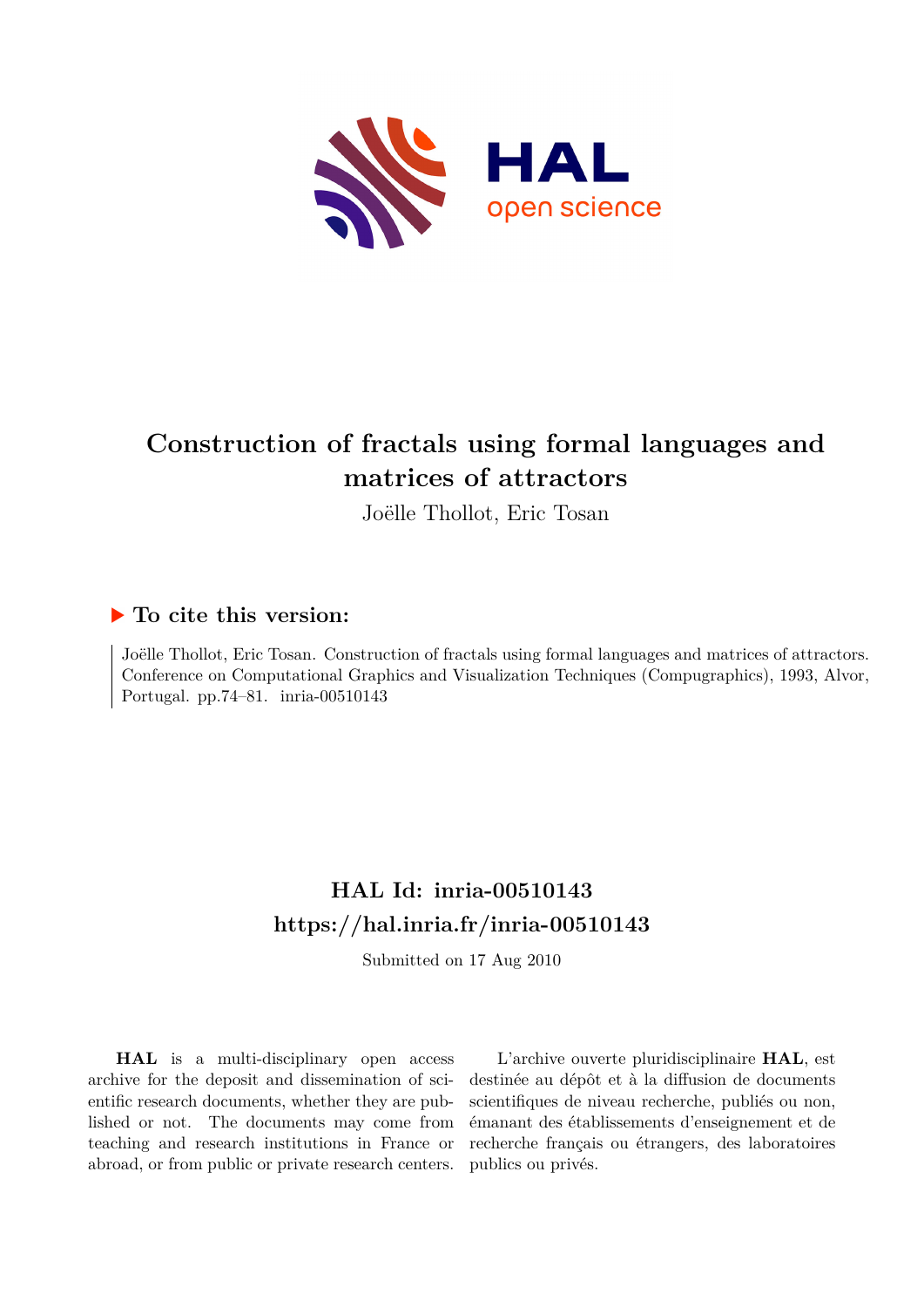# Construction of fractals using formal languages and

J. THOLLOT and E. TOSAN

LIGIA-LISPL bât 710 LIGIA-LISPI, b^at 710 43, boulevard du 11 Novembre 1918 69622 VILLEURBANNE Cedex { France jthollot@ligia.univ-lyon1.fr

#### **ABSTRACT**

LRIFS's (Language-Restricted Iterated Function Systems) generalize the original definition of IFS's (Iterated Function Systems) by providing tools for restricting the sequences of applicable transformations.In this paper, we study an approach of LRIFS's based on matrices and graph theory. This enables us to generate <sup>a</sup> matrix which elements are attractors.

Key Words: formal language, fractal, iterated function system, language-restricted iterated function system, graph, automaton, matrix, diod.

#### INTRODUCTION

Fractal gemetry was first introduced by MANDELBROT [Mandelbrot83]. However, he didn't give any precise definition of what a fractal is. Thus, several different definitions (not necessarily equivalent) and several conctruction methods have since been tested.

The IFS model [Barnsley88] is particularly interesting due to it's rigourous formalism and it's simplicity : <sup>a</sup> fractal is encoded by a finite number of contractive transformations. Several authors have tried to generalize this model. Equations systems [Culik II-Dube93][Hart92] and matrices [Peilgen  $et~al.92$  are a way to define attractor vectors  $(i.e.$  which elements are non-empty compact sets). Languages accepted by finite-state automaton are a way to define a subset of an IFS attractor [Prusinkiewicz-Hammel92][Berstel-Morcrette89][Berstel-Nait Abdallah89].

We propose an approach based on matrices of the LRIFS model that will enable us to construct a matrix of attractors. We will first summarize the background framework related to LRIFS and finite-state automaton. Then we will show how to associate <sup>a</sup> matrix to <sup>a</sup> LRIFS. Finally, we will introduce the definition of our matrix of attractors as well as <sup>a</sup> construction method.

#### DEFINITIONS

LRIFS's introduced by Prusinkiewicz and HAMMEL [Prusinkiewicz-Hammel92] generalize

IFS's introduced by BARNSLEY [Barnsley88]. Thus we will give the classical definitions of an IFS and a LRIFS. Then we will introduce a new definition of a LRIFS using a finite-state automaton instead of a language.

#### Iterated function systems

Let  $(\mathcal{X}, d)$  be a complete metric space. Denote by  $\mathcal{H}(\mathcal{X})$  the set of all non-empty compacts of  $X$ . With the HAUSDORFF distance  $d_H$ ,  $(\mathcal{H}(\mathcal{X}), d_H)$  is a complete metric space.

An IFS is a set  $\mathcal{T} = \{T_1, \ldots, T_N\}$  of contractive functions. Then the HUTCHINSON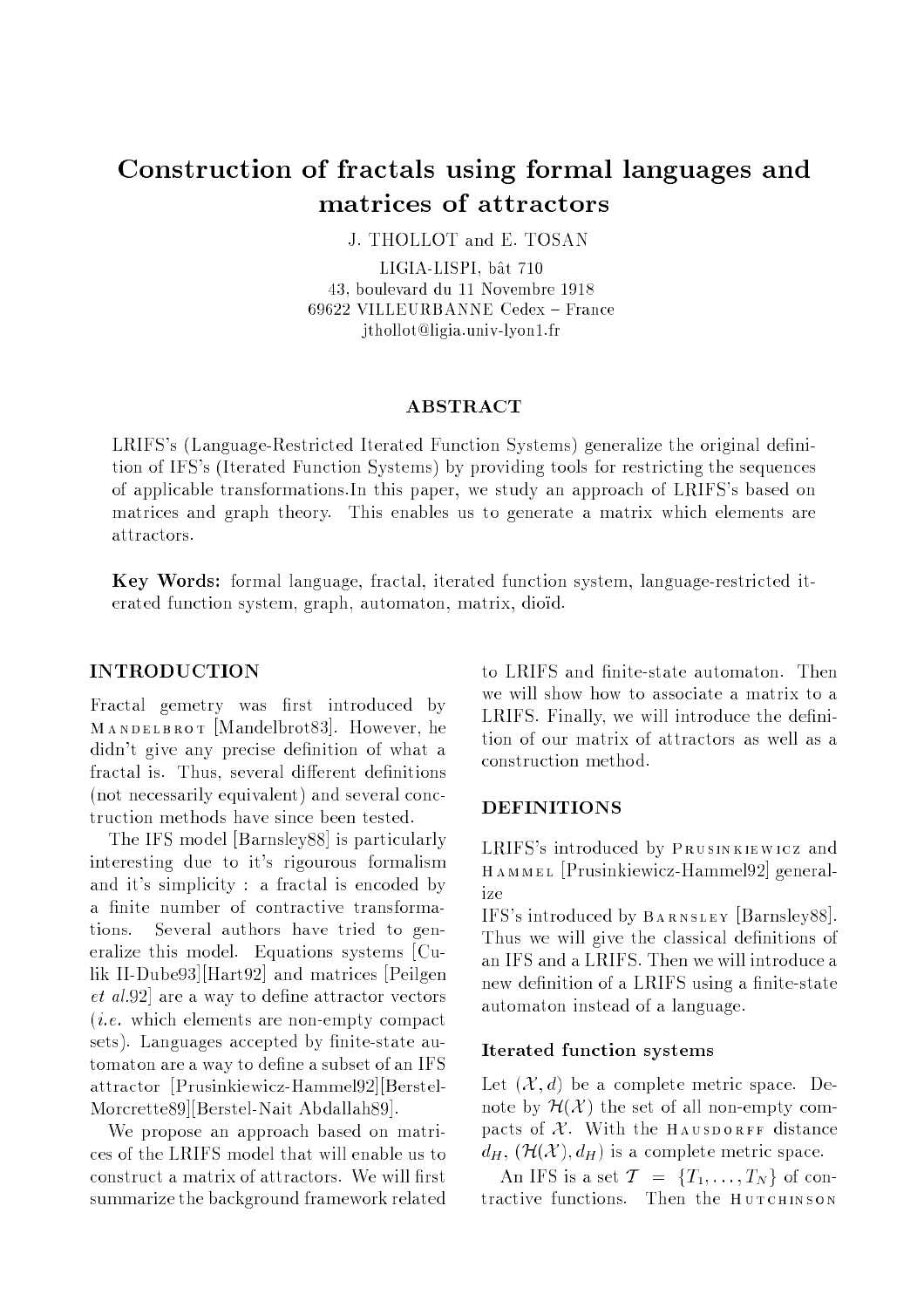operator defined by:

$$
\begin{array}{rcl}\nF: \mathcal{P}(\mathcal{X}) & \longrightarrow & \mathcal{P}(\mathcal{X}) \\
f & \longmapsto & \bigcup_{i=1}^{N} T_i(f) = \mathcal{T} \circ f\n\end{array}
$$

is a contraction on  $\mathcal{H}(\mathcal{X})$ . Thus this operator has a unique fixed point :

$$
f = F(f) = T_1(f) \cup T_2(f) \cup \ldots \cup T_N(f)
$$

f is called the attractor of the IFS  $\mathcal T$  and is denoted by  $\mathcal{A}(\mathcal{T})$ .

#### Language-restricted iterated function systems

 $BARNSLEY$  defined an IFS as a set of N functions. PRUSINKIEWICZ defines an IFS as a tuple of functions in order to use formal languages. This enables him to define the alphabet of contraction labels and a language over this alphabet.

A LRIFS is a quadruplet  $\mathcal{I}_L = (\mathcal{T}, \Sigma, h, L)$ 

- $\bullet T = (T_1, \ldots, T_N)$  is a tuple of contractions in  $\mathcal{X}$ .
- $\bullet \Sigma = \{1, \ldots, N\}$  is an alphabet of contraction labels.
- $\bullet$  h is a labeling function, defined as :

$$
h: \begin{array}{ccc} \Sigma & \longrightarrow & \mathcal{T} \\ i & \longmapsto & T_i \end{array}
$$

 $\bullet$   $L \subset L^-$  is a language over  $L$ .

The function  $h$  is generalized to languages over  $\Sigma$  using the equations :

$$
h(\sigma) = T_{\sigma_1} \circ T_{\sigma_2} \circ \dots T_{\sigma_k} \text{ if } \sigma = \sigma_1 \sigma_2 \dots \sigma_k
$$

$$
h(L) = \{h(\sigma)/\sigma \in L\}
$$

$$
h(\Sigma^*) = \{h(\sigma)/\sigma \in \Sigma^*\} = \mathcal{T}^*
$$

<sup>L</sup> enables us to construct subsets of transformations and subsets of compacts of the IFS attractor :

$$
h(L) \subseteq h(\Sigma^*)
$$

$$
\mathcal{A}_L(p) = \operatorname{adh}(h(L)(p))
$$

$$
\mathcal{A}_L(p) \subseteq \mathcal{A}(\mathcal{T}) = \operatorname{adh}(h(\Sigma^*)(p))
$$

The set  $\mathcal{A}_L(p)$  generally depends on the choice of the starting point p. However, if the language  $L$  is postfix extensible (*i.e.*  $La \subset L$ , the smallest set  $\mathcal{A}_L$  does exist and can be found as :

$$
\mathcal{A}_L = \operatorname{adh}(h(L)(p_0))
$$

where  $p_0$  is the fixed point of the transformation  $h(a)$ .

**Example :** We use affine transformations of  $\mathbb{R}^2 \times \mathbb{R}^2$ . The following notations are used :

- $T(a, b)$  is a translation by vector  $(a, b)$ .
- $R(a)$  is a rotation by angle a with respect to the origin of the coordinate system.
- $\bullet$  H(a) is a scaling with respect to the origin of the coordinate system.

The following figure shows the attractor of the IFS

$$
\mathcal{T} = \{T_1, T_2, T_3, T_4\}
$$

where :

$$
T_1 = H(0.5)
$$
  
\n
$$
T_2 = T(0, 0.5) \circ H(0.5)
$$
  
\n
$$
T_3 = T(0, 1) \circ R(\pi/4) \circ H(0.5)
$$
  
\n
$$
T_4 = T(0, 1) \circ R(-\pi/4) \circ H(0.5)
$$



The following figure shows the corresponding attractor of the LRIFS

$$
\mathcal{I}_L = (\mathcal{T}, \Sigma, h, L)
$$

where :

$$
\begin{array}{rcl}\nT & = & (T_1, T_2, T_3, T_4) \\
\Sigma & = & \{1, 2, 3, 4\} \\
L & = & \{3, 4\}^* \{1, 2\}^*\n\end{array}
$$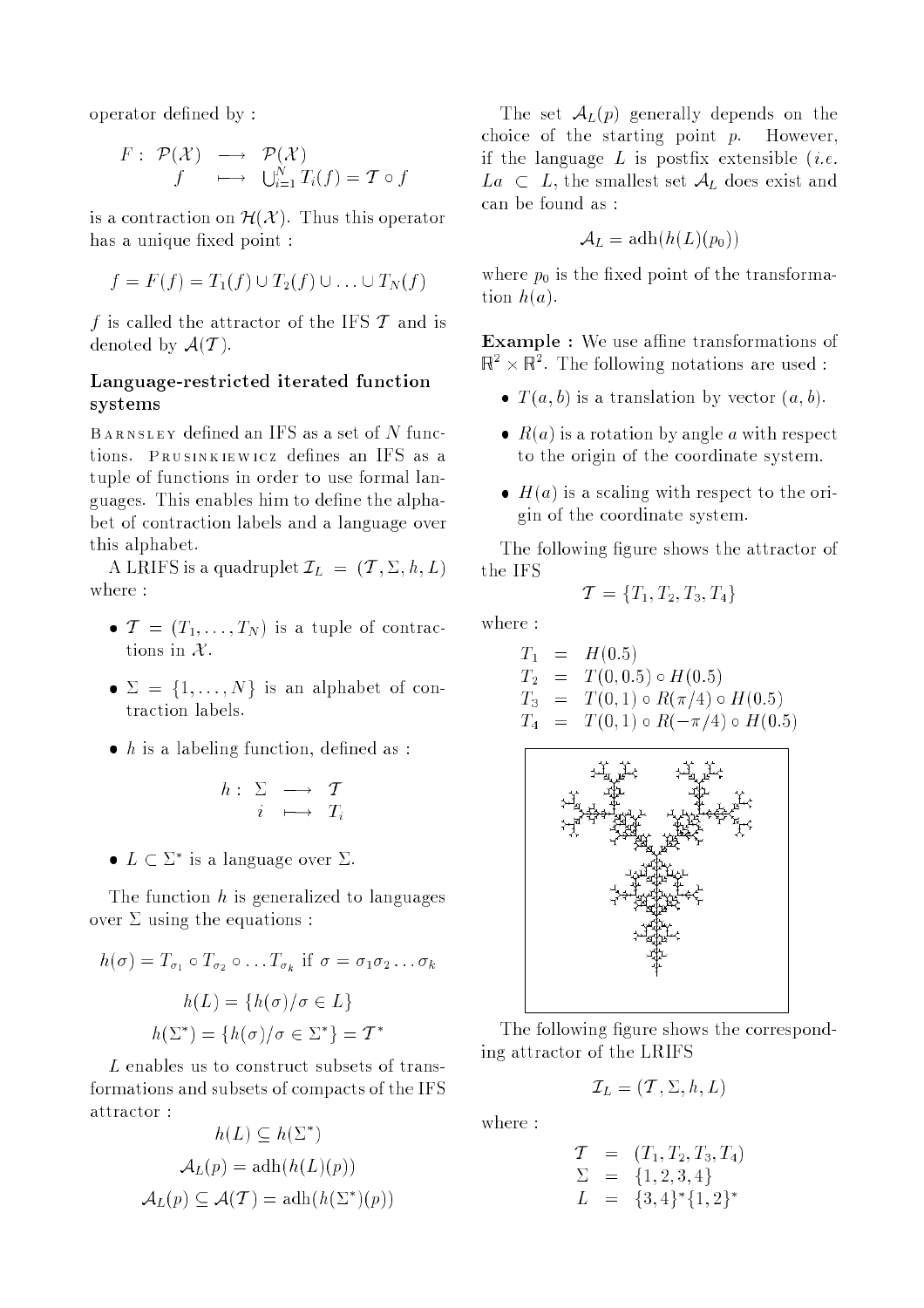

The branching structure of the attractor of the LRIFS is clearly <sup>a</sup> subset of the original attractor of the IFS.

#### Finite automaton

In the following, we will only use regular languages as generally admitted in the litterature. We have chosen to work on the graph of the automaton as these languages are accepted by finite automaton. Thus, we will first introduce the definition of a finite automaton and of the graph of an automaton.

A finite automaton is a quintuplet

$$
\mathcal{M} = (Q, \Sigma, \delta, Q_I, Q_F)
$$

where :

- $\bullet$  Q is a finite set of states.
- $\bullet$   $\Sigma$  is an alphabet.
- is the contract of the state transition of the state terms of the state terms of the state terms of the state of the state of the state of the state of the state of the state of the state of the state of the state of the s relation.
- $Q_I \subset Q$  is the set of initial states.
- $Q_F \subset Q$  is the set of final states.

The language accepted by  $\mathcal M$  is :

$$
L(\mathcal{M}) = \{ \omega \in \Sigma^* / \exists q \in Q_I : \delta(q, \omega) \subset Q_F \}
$$
  
where  $\delta(q, a\omega) = \delta(\delta(q, a), \omega)$  if  $a \in \Sigma$  and  
 $\omega \in \Sigma^*.$ 

We can represent  $M$  as the directed graph  $G(\mathcal{M}) = (Q, E)$  with nodes representing states and arcs representing transitions. (The initial and final states will be distinguished by short arrows in figures.)

So we will introduce a novel definition of <sup>a</sup> LRIFS : <sup>a</sup> LRIFS is given by <sup>a</sup> quadruplet  $\mathcal{I}_{\mathcal{M}} = (\mathcal{T}, \Sigma, h, \mathcal{M}).$ 

# **LRIFS**

We propose <sup>a</sup> formalism based on matrices. This is possible because of the properties of the spaces we work on. Thus, we will see what are these properties and how to construct <sup>a</sup> matrix associated with a LRIFS. More details are given in [Thollot89].

#### Dioïds

We use the properties of dioids in order to construct matrices [Gondran-Minoux86].

 $\cdots$  distribution is a triplet (D)  $\cdots$  (D)  $\cdots$  . The set of  $\cdots$ 

- $\bullet$  D is a set associated with two operations + and -.
- $\bullet$  + is commutative and associative.
- is distributive over +.

Given a dioid  $D$  one can construct and manipulate vectors and matrices which elements are in  $D$ . The following triplets are dioids :

- $\bullet$  ( $P(\Sigma)$ ),  $\cup$ ,  $\ast$ ): the set of languages associated with union and concatenation.
- $\bullet$  ( $P(n_1 \& \dots)$ ,  $\circ$ ) : the set of transformations sets associated with union and composition.

Moreover, we have the following properties :

$$
h(L_1 \cup L_2) = h(L_1) \cup h(L_2)
$$

$$
h(L_1 * L_2) = h(L_1) \circ h(L_2)
$$

Thus, formulae over languages will be the same over sets of transformations.

#### Matrix associated with <sup>a</sup> graph of automaton

In  $(\mathcal{F}(\Sigma^+), \cup, *)$ , we can define the matrix associated with a graph by :

$$
A(\mathcal{M}) = (A_{ij})
$$
  

$$
A_{ij} = \{a/(q_i, a, q_j) \in E\}
$$

**Example :** Let  $M$  be the automaton that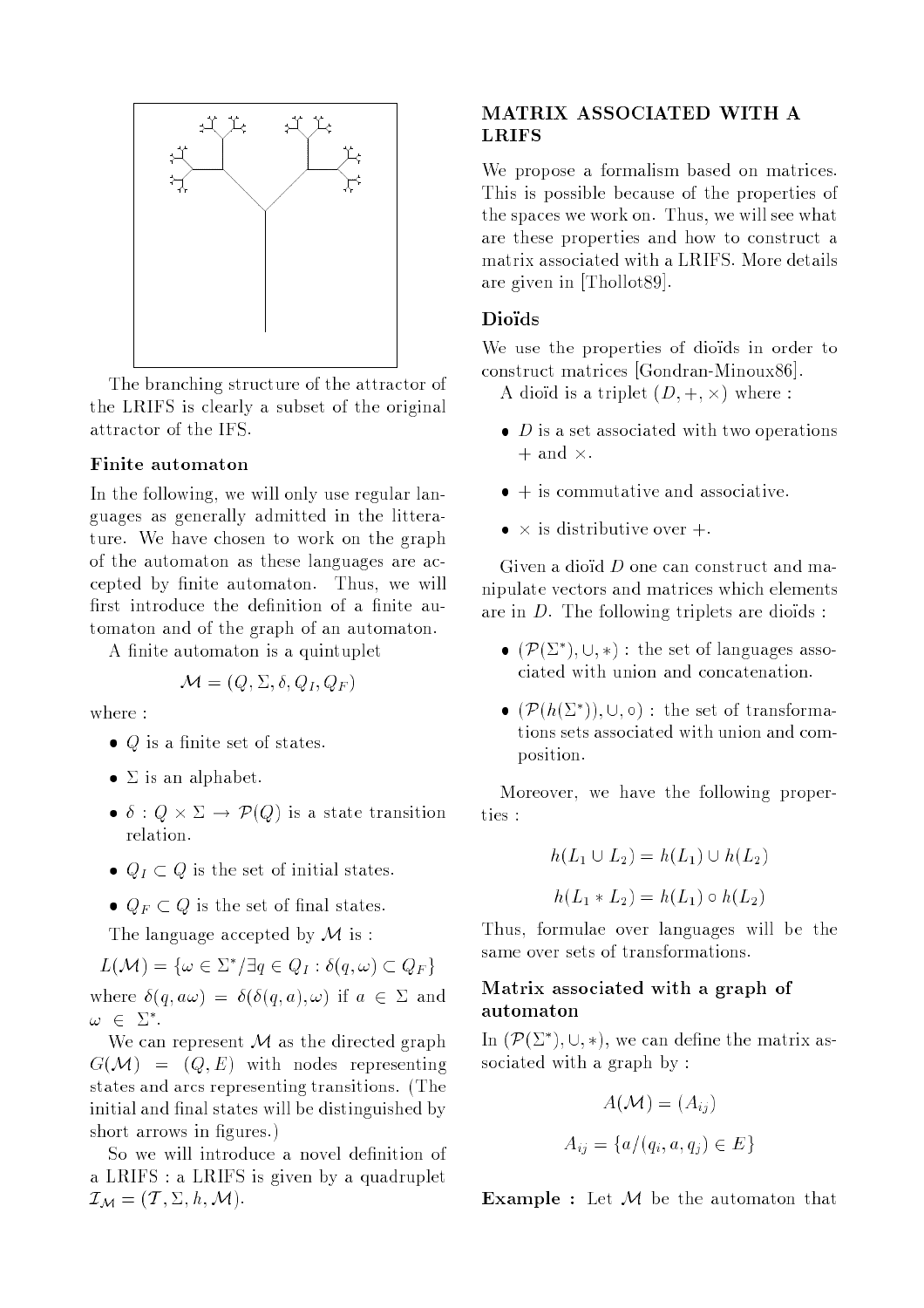accepts the language  $L = \{3, 4\}$   $\{1, 2\}$ . The graph of  $M$  is shown in Figure 1.



Figure 1 The matrix associated with  $\mathcal M$  is :

$$
A(\mathcal{M}) = \left(\begin{array}{cc} \{3,4\} & \{1,2\} \\ \emptyset & \{1,2\} \end{array}\right)
$$

This matrix does not give the initial and final states. That's why we define two vectors I and F that are respectively the initial and final vectors.

$$
I = (I_j) = \begin{cases} {\lbrace \epsilon \rbrace} & \text{if } q_j \in Q_I \\ \emptyset & \text{if } q_j \notin Q_I \end{cases}
$$

$$
F = (F_j) = \begin{cases} {\lbrace \epsilon \rbrace} & \text{if } q_j \in Q_F \\ \emptyset & \text{if } q_j \notin Q_F \end{cases}
$$

Proposition : The set of words which lenght is n accepted by  $\mathcal M$  is :

$$
L_n = I^t A(\mathcal{M})^n F
$$

Example : Let <sup>A</sup> be the matrix :

$$
A = \begin{pmatrix} \{3,4\}^n & \bigcup_{i+j=n,j\geq 1} \{3,4\}^i \{1,2\}^j \\ \emptyset & \{1,2\}^n \end{pmatrix}
$$

The language accepted by the automaton shown in Figure 1 is :

$$
L_n = \left( \begin{array}{c} {\lbrace \epsilon \rbrace} & \emptyset \end{array} \right) A \left( \begin{array}{c} {\lbrace \epsilon \rbrace} \\ {\lbrace \epsilon \rbrace} \end{array} \right)
$$

#### Matrix associated with <sup>a</sup> LRIFS

Using the matrix associated with an automaton, we can now construct the matrix associated with a LRIFS  $\mathcal{I}_{\mathcal{M}} = (\mathcal{T}, \Sigma, h, \mathcal{M})$  as:

$$
H_{\mathcal{M}} = h(A(\mathcal{M})) = (h(\mathcal{A}_{ij}))
$$

The elements of this matrix are the sets of transformations associated with the words of  $A(M).$ 

Example : The automaton shown in Figure 1 gives the matrix :

$$
H_{\mathcal{M}} = h \begin{pmatrix} \{3, 4\} & \{1, 2\} \\ \emptyset & \{1, 2\} \end{pmatrix}
$$

$$
H_{\mathcal{M}} = \begin{pmatrix} \{T_3, T_4\} & \{T_1, T_2\} \\ \emptyset & \{T_1, T_2\} \end{pmatrix}
$$

#### MATRIX OF ATTRACTORS

We have shown in the previous section how to associate <sup>a</sup> matrix with <sup>a</sup> graph. We will now see how to associate a matrix of attractor with this matrix. We will introduce an application relating <sup>a</sup> transformation to <sup>a</sup> point. Then we will generalize it to sets of transformations and to matrices which elements are sets of transformations.

#### Case of one transformation

We use a consequence of the fixed point theorem :

**Proposition :** Let  $(\mathcal{X}, d)$  be a complete metric space. Let  $S$  be a set of contractive transformations, stable for  $\circ$ . Let  $T \in \mathcal{S}$  be a contractive transformation. <sup>T</sup> has a unique fixed point  $c$  and we have :

$$
\forall p \in \mathcal{X} \quad \lim_{n \to \infty} T^n(p) = c
$$

Thus, we can define an application by:

$$
\begin{array}{rcl} \alpha : & \mathcal{S} & \longrightarrow & \mathcal{X} \\ & T & \longmapsto & c \end{array}
$$

We can also define the following operator:

$$
T^{\infty} = \lim_{n \to \infty} T^n = \text{cst}(c)
$$

where  $cst(c)$  is the constant function.

This is a uniform convergence [Gentil92].

#### Case of <sup>a</sup> set of transformations

Let  $\mathcal{H}(\mathcal{S})$  be the set of all non-empty compacts of S. With the HAUSDORFF distance,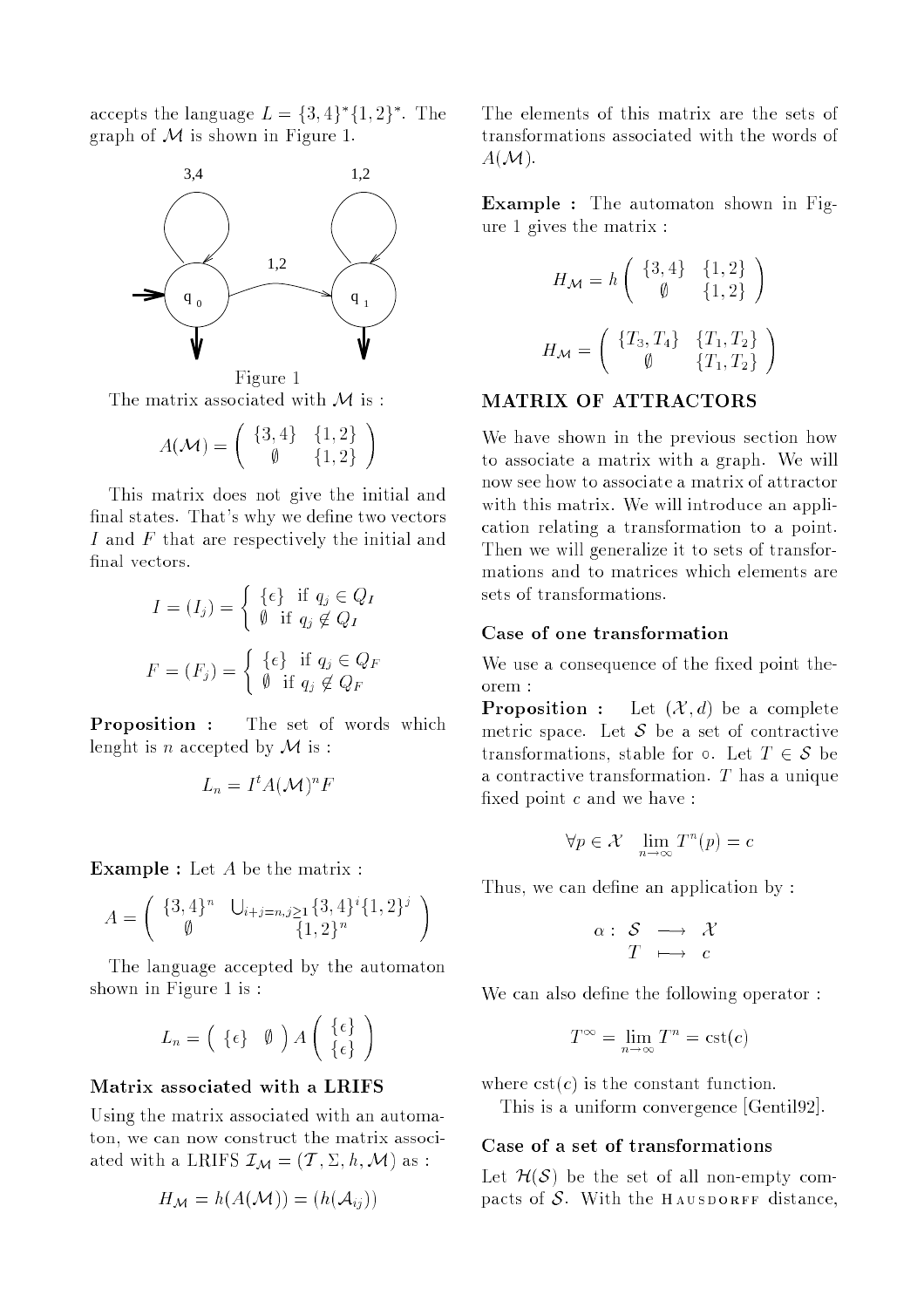$(\mathcal{H}(\mathcal{S}), d_H)$  is a complete metric space. Then we have :

$$
(\mathcal{T}')^{\infty} = \lim_{n \to \infty} (\mathcal{T}')^n = \text{cst}(\mathcal{A}(\mathcal{T}'))
$$

$$
\alpha(\mathcal{T}') = \mathcal{A}(\mathcal{T}')
$$

where  $T = \{T_{\omega_1}, \ldots, T_{\omega_k}\} \in \mathcal{H}(\mathcal{S})$  and  $\mathcal{A}(T$  ) is the attractor of the IFS  $T$  .

#### Example : Consider the LRIFS

$$
\mathcal{I}_{\mathcal{M}} = (\mathcal{T}, \Sigma, h, \mathcal{M})
$$

where

$$
\bullet \ \mathcal{T} = \{T_1, \dots T_8\} = \mathcal{I}_1 \cup \mathcal{I}_2 \text{ where :}
$$
\n
$$
\mathcal{I}_1 = \{T_1, T_2, T_3, T_4\}
$$
\n
$$
\mathcal{I}_2 = \{T_5, T_6, T_7, T_8\}
$$
\n
$$
T_1 = H(0.5)
$$
\n
$$
T_2 = T(0, 0.5) \circ H(0.5)
$$
\n
$$
T_3 = T(0, 1) \circ R(\pi/4) \circ H(0.5)
$$
\n
$$
T_4 = T(0, 1) \circ R(-\pi/4) \circ H(0.5)
$$
\n
$$
T_5 = H(1/3)
$$
\n
$$
T_6 = T(1, 0) \circ R(\pi/3) \circ H(1/3)
$$
\n
$$
T_7 = T(1, 0) \circ R(\pi/3) \circ T(1, 0)
$$
\n
$$
\circ R(-2\pi/3) \circ H(1/3)
$$
\n
$$
T_8 = T(2, 0) \circ H(1/3)
$$

$$
\bullet \ \Sigma = \{1, \ldots, 8\}
$$

 $\bullet$  M is given by :



where

$$
S_1 = \{1, 2, 3, 4\}
$$
  

$$
S_2 = \{5, 6, 7, 8\}
$$

Then we have :

$$
\alpha(\mathcal{I}_1)=\mathcal{A}_1
$$

where  $\mathcal{A}_1$  is the attractor of  $\mathcal{I}_1$ .

$$
\alpha(\mathcal{I}_2)=\mathcal{A}_2
$$

where  $\mathcal{A}_2$  is the attractor of  $\mathcal{I}_2$ .

#### Case of <sup>a</sup> matrix which elements are sets of transformations

Let  $M(\mathcal{H}(\mathcal{S}))$  be the set of all matrices which elements are compacts of S. Let  $d_m$  be a distance defined by :

$$
d_m(A, B) = \max_{1 \le i \le N, 1 \le j \le N} d_H(A_{ij}, B_{ij})
$$

Then  $(M(\mathcal{H}(\mathcal{S})), d_m)$  is a complete metric space, and we have :

$$
(H_{\mathcal{M}})^{\infty} = \lim_{n \to \infty} (H_{\mathcal{M}})^n = \text{cst}((\mathcal{A}_{ij}))
$$

$$
\alpha(H_{\mathcal{M}}) = (\mathcal{A}_{ij})
$$

Example :

$$
h(A(\mathcal{M})) = H_{\mathcal{M}} = \begin{pmatrix} \mathcal{I}_1 & \{id\} \\ \emptyset & \mathcal{I}_2 \end{pmatrix}
$$

$$
H_{\mathcal{M}}^k = \begin{pmatrix} \mathcal{I}_1^k & \bigcup_{i+j=k-1} \mathcal{I}_1^i I_2^j \\ \emptyset & \mathcal{I}_2^k \end{pmatrix}
$$

$$
H_{\mathcal{M}}^{\infty} = \left( \begin{array}{cc} L_1^{\infty} & L_1^{\infty} \cup L_1^{\infty} L_2^{\infty} \\ \emptyset & L_2^{\infty} \end{array} \right)
$$

where  $L_1$  =  $\bigcup_k {\mathcal I}_1^k.$ And

$$
\alpha(H_{\mathcal{M}}) = \begin{pmatrix} \mathcal{A}_{11} & \mathcal{A}_{12} \\ \mathcal{A}_{21} & \mathcal{A}_{22} \end{pmatrix}
$$

$$
\alpha(H_{\mathcal{M}}) = \begin{pmatrix} \mathcal{A}_1 & \mathcal{A}_1 \cup I_1^*(\mathcal{A}_2) \\ \emptyset & \mathcal{A}_2 \end{pmatrix}
$$

The elements of  $\alpha(H_{\mathcal{M}})$  will be :

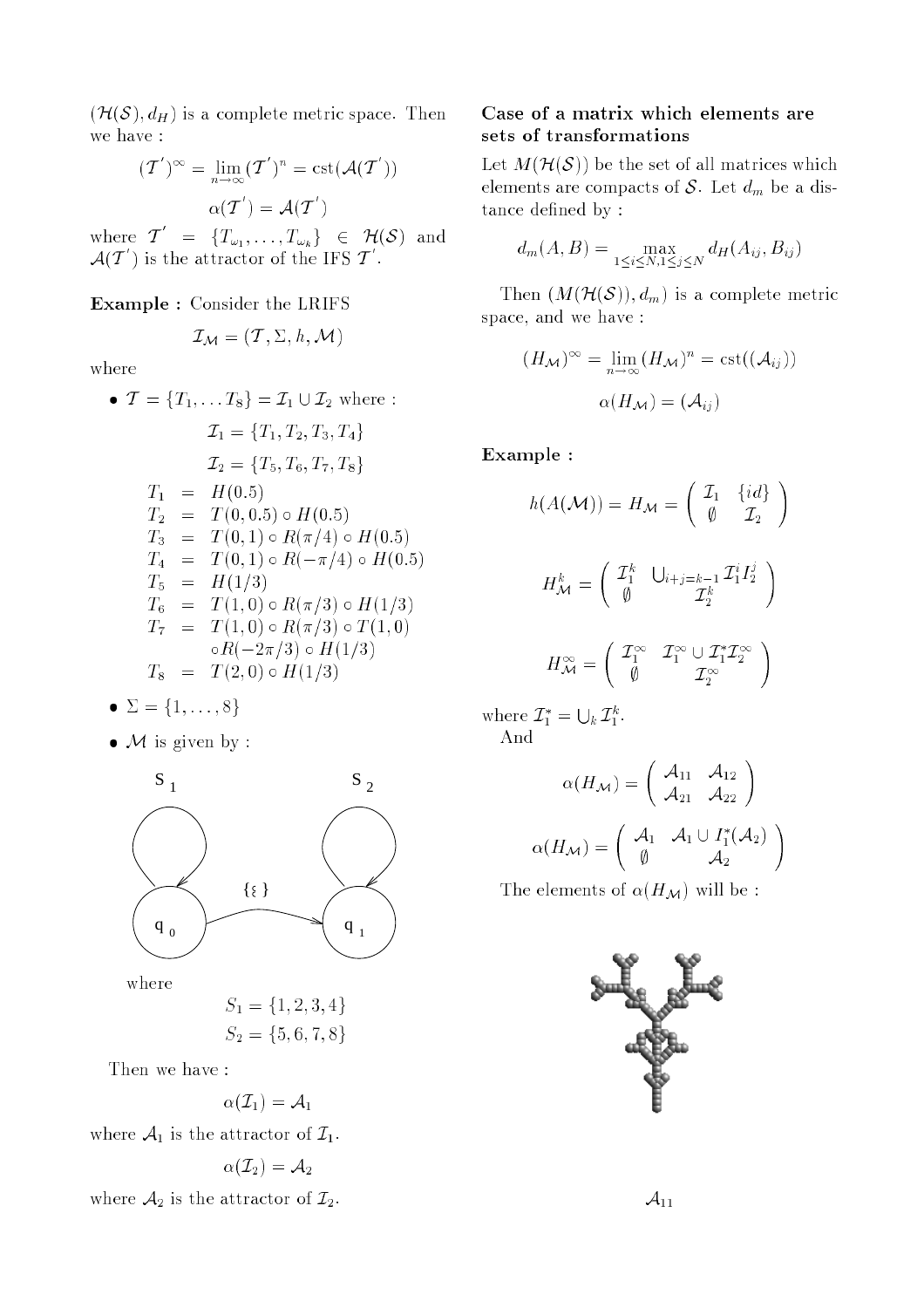

 $\mathcal{A}_{12}$  $\mathcal{A}_{21} = \emptyset$ 



#### $\mathcal{A}_{22}$

#### **VISUALIZATION**

We use the Deterministic Algorithm in order to visualize each element of the matrix [Barnsley88]. We will now give a construction of an attractor and a visualization method using the automaton.

#### Attractor associated with an automaton

PRUSINKIEWICZ has given a definition of an attractor based on a language. We give a definition of an attractor based on an automaton. This definition is a consequence of the construction of the matrix of attractors.

Definition : The attractor associated with  $\mathcal{I}_{\mathcal{M}} = (\mathcal{T}, \Sigma, h, \mathcal{M})$  is :

$$
\mathcal{A}_{\mathcal{M}} = \bigcup_{q_i \in Q_I, q_j \in Q_F} \mathcal{A}_{ij} \subset \mathcal{A}(\mathcal{T})
$$

#### Relation with languages

The set of all transformations associated with the words of  $L(\mathcal{M})$  which lenght is n is:

$$
h(L_n) = h(I^t A(\mathcal{M})^n F) = h(I)^t H^n_{\mathcal{M}} h(F)
$$

Then we have :

$$
\lim_{n \to \infty} h(L_n) = h(I)^t (\lim_{n \to \infty} H^n_{\mathcal{M}}) h(F)
$$
  
\n
$$
= h(I)^t H^{\infty}_{\mathcal{M}} h(F)
$$
  
\n
$$
= h(I)^t (cst(\mathcal{A}_{ij})) h(F)
$$
  
\n
$$
= \bigcup_{q_i \in Q_I, q_j \in Q_F} cst(\mathcal{A}_{ij})
$$
  
\n
$$
= cst(\mathcal{A}_{\mathcal{M}})
$$

And so we get :

$$
\lim_{n\to\infty} h(L_n) = cst(\mathcal{A}_{\mathcal{M}})
$$

#### Visualization method

Prusinkiewicz used the escapetime method to visualize the attractor associated with <sup>a</sup> regular language [Prusinkiewicz-Hammel92. CULIK used the Chaos Game Algorithm to visualize the attractor vector associated with an equations system [Culik II-Dube93]. We use the Deterministic Algorithm to visualize the elements of our matrix of attractors (or an attractor associated with an automaton). This algorithm was also proposed by CULIK and used by MOCRETTE and Berstel [Berstel-Morcrette89][Berstel-Nait Abdallah89].

Let  $f$  be a compact (generally the unit  $\sum_{i=1}^N$  about the sequence  $\binom{3n}{n+1}$  defined by:

$$
f_n = h(L_n) \circ f
$$

tends to the attractor

$$
\mathcal{A}_\mathcal{M} = \bigcup_{q_i \in Q_I, q_j \in Q_F} \mathcal{A}_{ij}
$$

With  $Q_I = \{i\}$  and  $Q_F = \{j\}$  we have :

$$
f_n = h(\mathcal{A}_{\mathcal{M}}^n)_{ij} \circ f
$$

This sequence tends to the element  $A_{ij}$  of the matrix of attractors.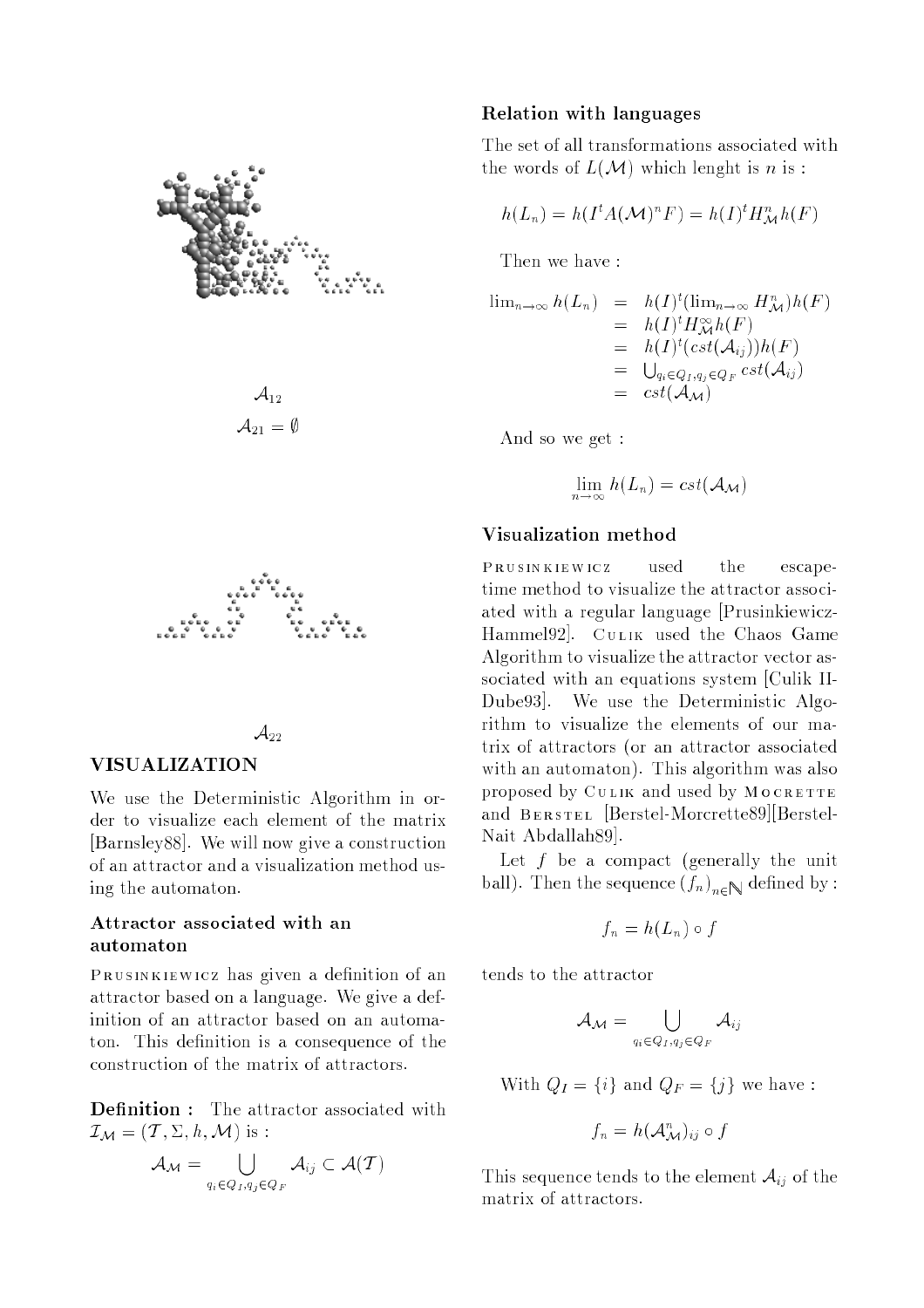#### Example

Consider the LRIFS

$$
\mathcal{I}_{\mathcal{M}} = (\mathcal{T}, \Sigma, h, \mathcal{M})
$$

where

•  $\mathcal{T} = \{T_1, T_2, T_3, T_4\}$  where :

$$
T_1 = H(0.5)
$$
  
\n
$$
T_2 = T(0.5, 0) \circ H(0.5)
$$
  
\n
$$
T_3 = T(0, 0.5) \circ H(0.5)
$$
  
\n
$$
T_4 = T(0.5, 0.5) \circ R(\pi) \circ H(0.5)
$$

 $\bullet \Sigma = \{1, \ldots, 4\}$ 

We have chosen the matrix :

$$
H_{\mathcal{M}} = \left( \begin{array}{cc} \{T_1, T_4\} & \{T_2, T_3\} \\ \{T_2, T_3\} & \{T_4\} \end{array} \right)
$$

The matrix of attractors corresponding is :

$$
\alpha(H_{\mathcal{M}}) = \left( \begin{array}{cc} \mathcal{A}_{11} & \mathcal{A}_{12} \\ \mathcal{A}_{21} & \mathcal{A}_{22} \end{array} \right)
$$

The following figures give the elements of  $\alpha(H_{\mathcal{M}})$ :







$$
\mathcal{A}_{21}=\mathcal{A}_{22}
$$

#### **CONCLUSION**

One can define a matrix of attractors as a limit of a serie of matrices which elements are sets of transformations. Given a matrix of attractors, one can define subsets of attractors associated with a finite automaton. This is a way to combine attractors, by composing elements of the matrix, yielding an interesting approach.

However, further studies are needed in or $der to:$ 

- $\bullet$  Establish relations between the different attractors.
- Develop general visualization algorithms of these attractors.
- Classify the attractors using matrices of languages.
- $\bullet$  Establish some "rules" for composing attractors.

#### References

- Barnsley, M.F. 1988. Fractal Everywhere. Academic press, INC.
- Berstel, J., Morcrette, M. 1989. Compact representation of patterns by finite automata. In Proceedings of Pixim, pages  $387-395$ .
- Berstel, J., Nait Abdallah, A. 1989. Tetrarbres engendrés par des automates finis. Langages et algorithmes du graphique, Bigre n 61-62.